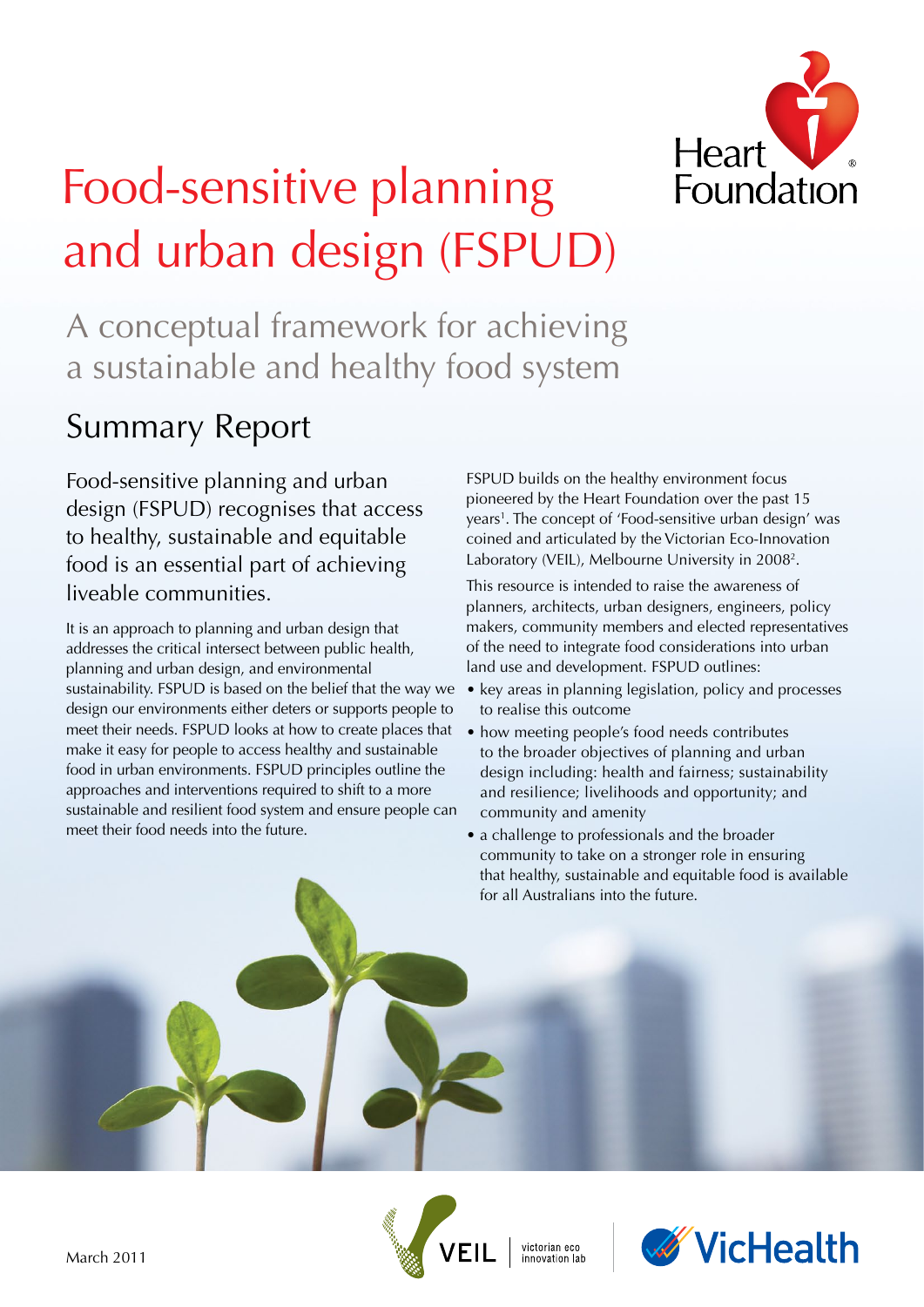

### FSPUD presents the case for prioritising food in the planning and design of our cities

#### Current public health nutrition issues

Nutrition related risk factors contribute significantly to disease in Australia, placing an enormous burden on economies, health systems and communities. Risk factors such as obesity, high cholesterol levels and hypertension (high blood pressure) that contribute to chronic disease, (such as cardiovascular disease and cancer), are increased by high intakes of total kilojoules (energy), saturated fat and salt, and low fruit and vegetable intake<sup>3</sup>. Only 10% of Victorians meet the healthy eating guidelines for fruit and vegetable intake, the average Australian adult eats out more than 4 times per week, and everyday 4.5 million Australians visit a fast food outlet<sup>4</sup>.

Disparities exist in access to healthy foods and people in low and middle socioeconomic areas are more likely to be exposed to fast food outlets than those in high socioeconomic areas<sup>5</sup>. Advantaged neighbourhoods have been shown to have a shorter travelling distance to the nearest supermarket or fruit and vegetable store compared to disadvantaged areas<sup>6</sup>.

#### Current planning and urban design issues

High quality agricultural land on the edge of cities is being lost to low density urban expansion to accommodate growing urban populations<sup>7</sup>. This problem is compounded when the design of residential areas does not provide adequate access to healthy food. Looking at the worst case scenario, this can lead to a cycle of deprivation, disadvantage and poor health<sup>8</sup>.

The current production, distribution and consumption of food contribute significantly to environmental impacts in Australia and food is wasted at every stage of the food system<sup>9</sup>.

In the Australian context, urban environments continue to generally discourage physical activity and healthy eating habits and support and promote sedentary lifestyles and unhealthy food choices<sup>10</sup>.

Easy access to healthy food choices where people live, work and play is important to achieving and maintaining health and wellbeing, and reducing transport  $costs<sup>11</sup>$ . Currently planning legislation and policies do not articulate the importance of creating and maintaining a resilient and sustainable food system. Nor do they emphasise that sustainable and equitable food provision and access to food is central to net community benefit and sustainable development.

#### Current environmental issues

Australia's climate is changing<sup>12</sup>. Greenhouse gas emissions are increasing at a higher rate than that projected by the International Panel on Climate Change (IPCC) in 2000. This is likely to mean that the projected impacts of climate change are conservative<sup>13</sup>. Consequently, we experience extreme weather events such as excessive rain, drought, hailstorms and frosts which have a significant effect on food production<sup>14, 15, 16</sup>.

The cost and availability of fossil fuels is integral to the current food system, making it vulnerable to peak oil. As demand for oil grows over the next decade there will not be sufficient production capacity to meet demand17. This will present significant challenges to businesses and consumers<sup>18</sup>.

Currently, our food system is grappling with the scarcity and/or cost of critical resources such as water, energy and non-renewable sources for agrochemicals and fertilisers. The decline and degradation of these critical resources is recognised globally as the major challenge to equitable provision of adequate food to growing populations.

#### Crisis or opportunity?

FSPUD is a response to necessity and urgency, and provides new and exciting opportunities to plan, design and build a healthy, sustainable and equitable food system for our cities and surrounding regions. This document sets out a new agenda for the complementary integration of planning objectives and food system objectives.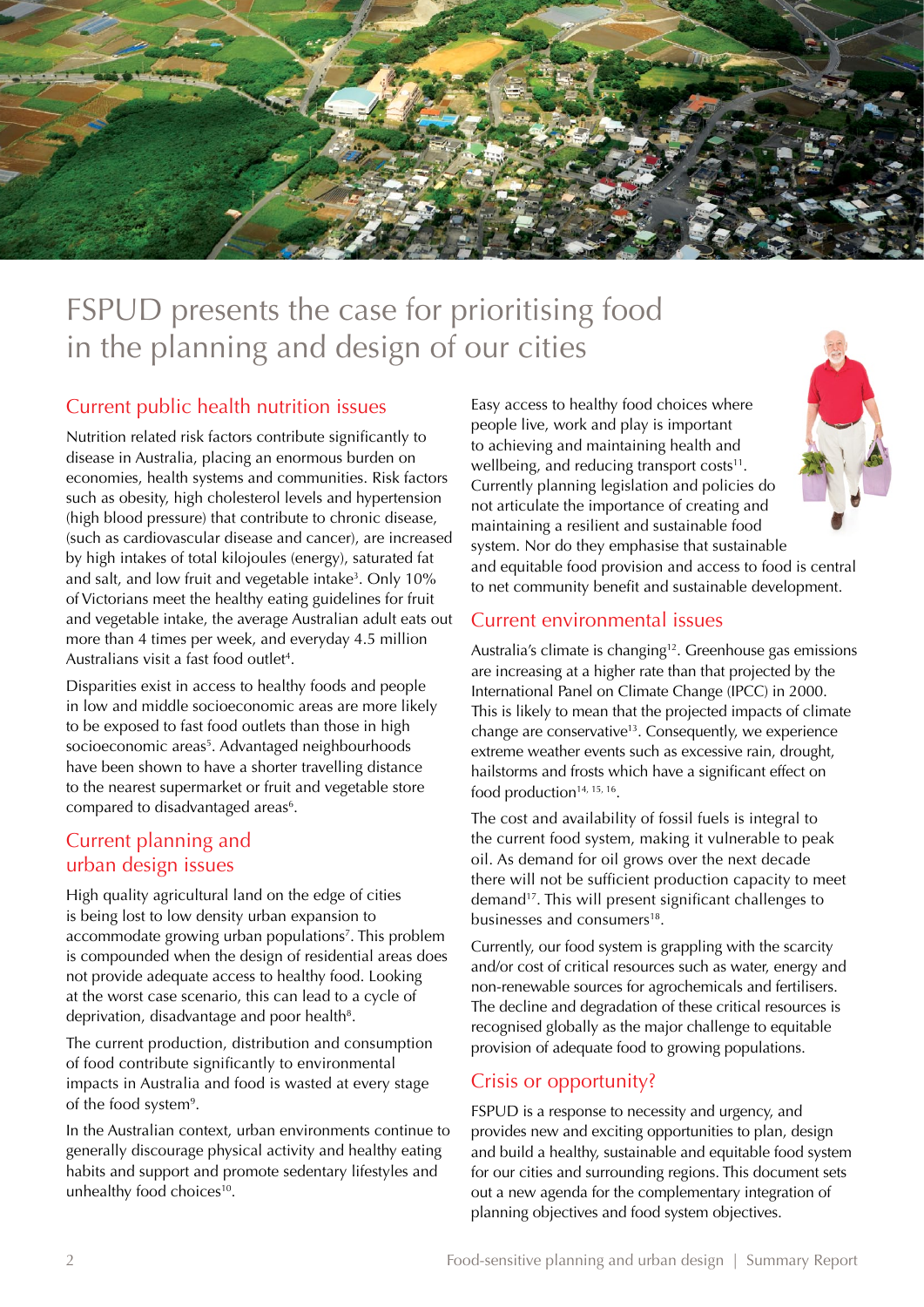

FSPUD provides tools, suggestions and case studies to enable the practical reconciliation of food considerations with planning and urban design objectives.

#### The FSPUD matrix

The FSPUD matrix is a tool for exploring the integrated nature of planning objectives and the four main stages of a sustainable and resilient food system. The matrix facilitates the examination of land use and/or development proposals by providing a method of teasing out the challenges and opportunities presented by the proposal. In addition, key statements have been provided to prompt thinking, analysis and review of the broad range of issues that must be considered as part of FSPUD.

|                                     | Health and<br>fairness | Sustainability<br>and resilience | Livelihoods and<br>opportunity | Community<br>and amenity |
|-------------------------------------|------------------------|----------------------------------|--------------------------------|--------------------------|
| Producing<br>Food                   | $\overline{A}$         |                                  |                                |                          |
| Processing and<br>transporting Food |                        |                                  |                                |                          |
| Consumer access<br>and utilisation  |                        |                                  |                                |                          |
| 22<br>Waste<br>and re-use           |                        |                                  |                                | B                        |

Through FSPUD we can develop a shared understanding of how the urban environment can incorporate planning and design elements that support a resilient, localised, healthy and sustainable food system. This will enable Australian communities to become more active through stronger connections with local environments, and improve food access that supports people to meet their food needs and enjoy better health and wellbeing. Changing how we think about land use and development will enable communities to effectively overcome some of the greatest threats of our era.

#### FSPUD principles ensure we can:

- $\rightarrow$  enjoy attractive, amenable and liveable environments
- $\rightarrow$  maintain and enhance a strong and competitive economy
- $\rightarrow$  achieve major reductions in the ecological footprint of our settlements
- $\rightarrow$  provide innovative opportunities for stronger community interaction
- $\rightarrow$  design and develop better shared urban spaces
- $\rightarrow$  achieve fair and equitable access to the appropriate food sources and services that people need
- $\rightarrow$  create supportive environments for active living
- $\rightarrow$  provide all of the above with a resilience to challenges such as climate change, peak oil and resource scarcity.

FSPUD was written by Jenny Donovan (David Lock Associates), Kirsten Larsen (VEIL, University of Melbourne) and Julie-Anne McWhinnie (Heart Foundation). It was commissioned by the Heart Foundation with part-funding provided by VicHealth. The complete FSPUD resource can be downloaded from the Heart Foundation website: http://www.heartfoundation.org.au/Search/Pages/Results. aspx?k=Active%20Living

**For further information** contact Kirsty Morieson, Active Living Senior Project Officer at kirsty.morieson@heartfoundation.org.au